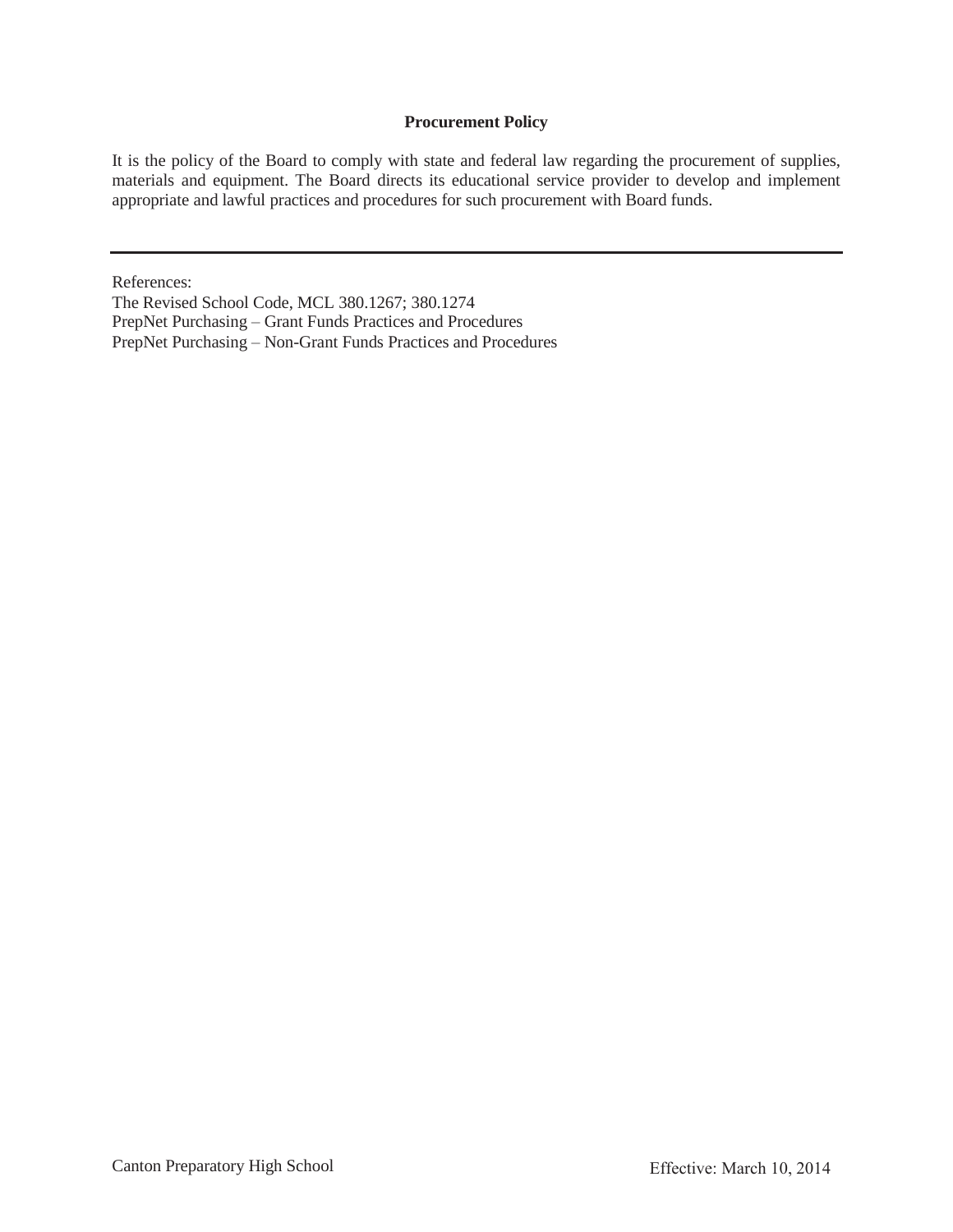## **PREPNET PURCHASING – GRANT FUNDS PRACTICES & PROCEDURES**

## **1. PURPOSE**

This document prescribes the process for purchasing goods and services funded by federal and state formula and charter school grants in order to provide timely purchasing of quality goods and services in a cost effective manner and insure compliance with state and federal rules and regulations. This document covers the purchase to payment process including Authorization, Vendor Management, Vendor Selection, and Approved Purchase Methods.

## **2. PRACTICE**

### **2.1 Authorization**

Only those authorized in the below procedures have the authority to contract for goods and services which create financial obligations for PrepNet.

## **2.2 Compliance**

All actions, policies, and procedures will be completed in accordance with governmental regulations.

### **2.3 Code of conduct**

Those operating on behalf of PrepNet will conduct themselves professionally and use methods that avoid appearances of impropriety or conflict of interest. Decisions will be made with integrity and objectivity in the best interest of the organization.

- **2.3.1** Any employee, agent, or officer with a real or apparent potential or possible conflict of interest (see PrepNet Employee Handbook for further definition) in a vendor bidding on proposed business, must not participate in the selection, award, administration or fulfillment of the contract. This also applies to any employee, agent, or officer who has a family member with a real or apparent conflict of interest in a vendor bidding on proposed business. If any employee, agent, or officer has a real or apparent potential or possible conflict of interest, they must disclose the conflict and all relevant facts to the Purchasing Department and the Chief Financial Officer.
- **2.3.2** Gifts made with the intent to influence the recipient's business decisions may not be accepted. Courtesy gifts of nominal value not influencing business decisions may be accepted.

### **3. APPLICABILITY**

These practices and procedures apply to the purchase of goods and services funded by local, state, federal, and competitive federal and state formula and charter school grants. Authorizer and other non-government grants fall under PrepNet's non-grant purchasing practices and procedures.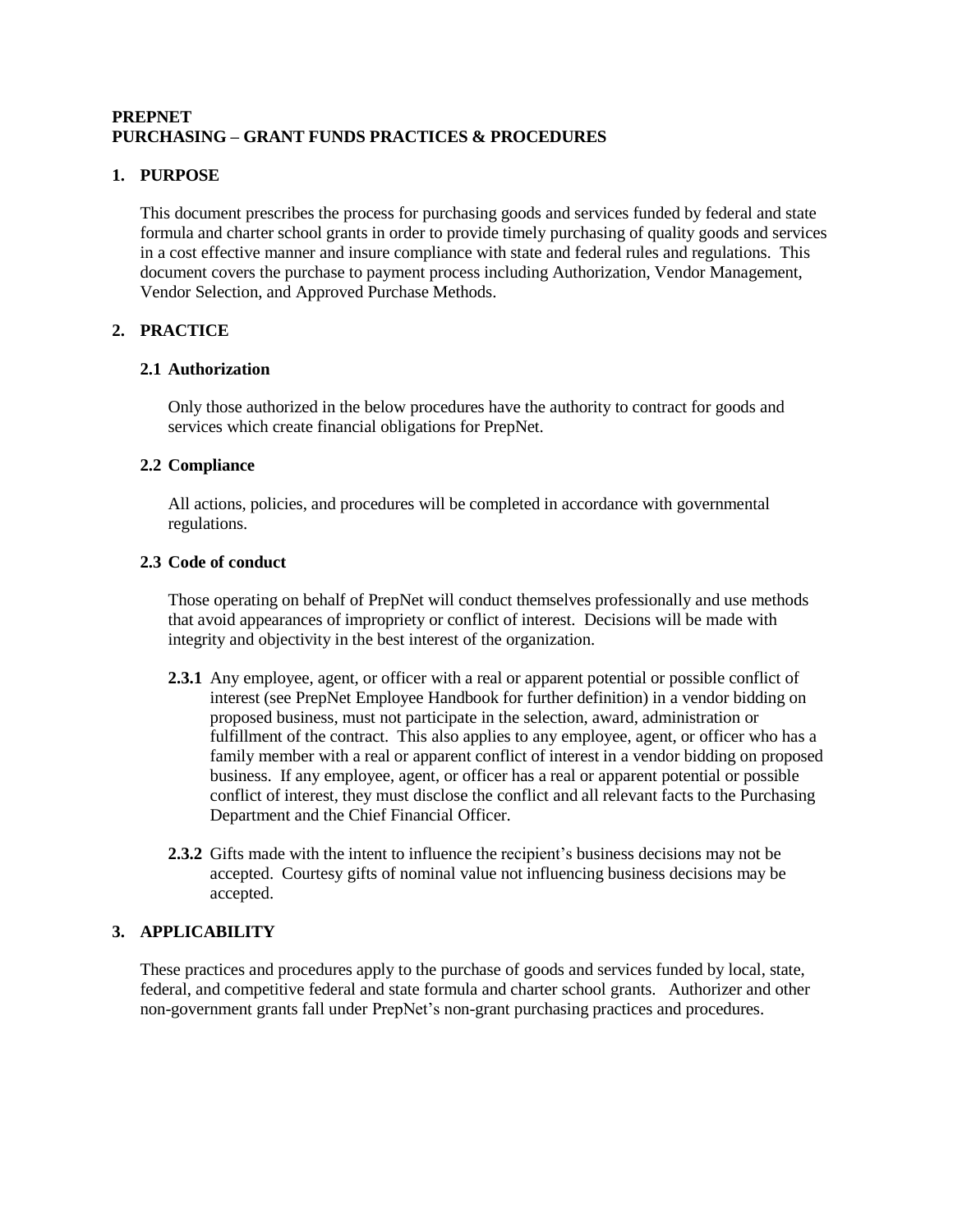### **4. RESPONSIBILITY**

- **4.1** The Financial Services Department is responsible for initiating purchases in order to ensure that purchases are made within the budget and requirements of the grant project, including qualification as an allowable cost.
- **4.2** The Financial Services Department is responsible for monitoring and initiating changes to this document.
- **4.3** The Purchasing Department is responsible for overall vendor management, category management and overseeing the overall purchase process for goods and services to ensure the purchase of high value products (cost, quality, and service) for each school served by PrepNet.
- **4.4** The Purchasing Department is responsible for ensuring that purchasing policies and procedures are made in accordance with applicable federal, state, and local laws, regulations, codes, and ordinances.
- **4.5** The Purchasing Department is responsible for compliance with all policies and procedures for purchasing goods and services.

## **5. PROCEDURES**

### **5.1 Authorization**

All purchases must be approved by an Authorized Approver.

## **5.3 Vendor Management**

The Purchasing Department performs vendor evaluations, prepares Requests for Proposals (RFPs – see RFP Template Exhibit 6.1), reviews proposals, and selects vendors and manages vendor relations to maximize the value of each purchase (cost, quality, and service) for each school served by PrepNet.

### **5.4 Vendor Selection**

- **5.4.1** The PrepNet Purchasing Department will maintain a uniform vendor selection process. The selection process is as follows:
	- For purchases of goods and services below the Federal no-bid threshold, the following steps are to be completed.
		- o For purchases with an aggregate dollar amount less than \$3,000 ("micro-purchases" per section 200.320[a]) PrepNet selects the vendor with the most reasonable value.
		- o For purchases between the micro-purchase threshold and the Federal no-bid threshold, PrepNet requests price/rate quotations from an adequate number of qualified sources (section 200.320[b]).
		- o The Purchasing Department performs an analysis and evaluates alternatives to select the alternative offering the maximum value to each school PrepNet serves, on an individual school basis.
		- o Documentation supporting the selection process, such as evidence of quotes obtained or reasons for not getting competitive pricing will be retained by the Purchasing Department as required by the Record Retention and Disposal Policy.
	- For purchases of goods and services of more than the Federal no-bid threshold, the following steps are to be completed.
		- o The Purchasing Department follows the federal purchasing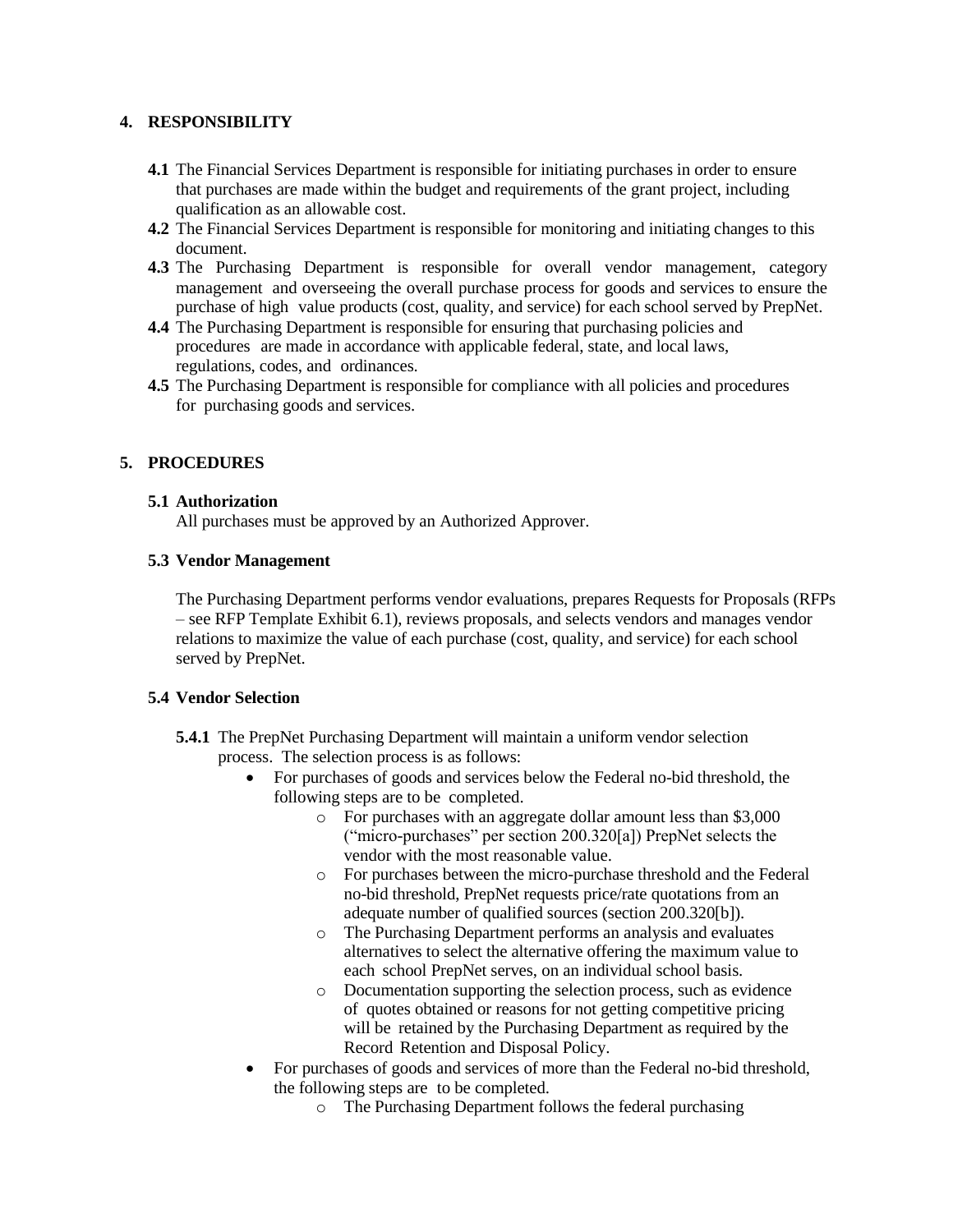guidelines (section 200.320[d]-[e]) and department of education guidance memorandums.

- o The Purchasing Department prepares an RFP and requests quotes from at least three vendors per section 200.320(d).
- o Sole-source procurement will only be used if any of the following apply, per section 200.320(f): a) the item is available only from a single vendor, b) an emergency will not permit delay, c) the awarding agency or pass-through agency expressly authorizes solesource procurement in response to a written request from the awardee, or d) after solicitation from multiple sources, competition is determined to be inadequate.
- o The Purchasing Department performs an analysis and evaluates alternatives so that the alternative offering the maximum value to each school on an individual school.
- o Per MCL section 380.1274, PrepNet will present its selected quote to the Board for approval, or to the Board's designee (e.g. Board Treasurer) for approval with subsequent review by the full Board.
- o Documentation supporting the selection process will be retained by the Purchasing Department as required by the Record Retention and Disposal Practices and Procedures.
- o No school will benefit at the expense of another school that PrepNet serves.
- For contractors receiving individual awards of \$25,000 or more, verification will be made by the Purchasing Department that the organization is not suspended or debarred based on the Excluded Parties List System (EPLS) maintained by the General Services Administration (GSA).

### **5.5 Approved Purchase Methods**

The following methods are the approved methods for purchasing goods and services.

- Purchase Orders (POs) are the default method of purchasing goods. Purchase requests will be submitted and approved through the established electronic process. Vendors will acknowledge receipt and approval of the PO electronically to serve as the evidence of an appropriate obligation. All obligations for grant purchases will be documented (whether properly dated contract, agreement or confirmed purchase order).
- Use of Corporate Credit Cards should be minimal. Refer to Corporate Credit Cards Policy for credit card purchase approval and documentation.

Vendor payment is executed by PrepNet's Accounts Payable department and depends on the method of purchase used. Refer to the Accounts Payable Policy for processing of payments to vendors.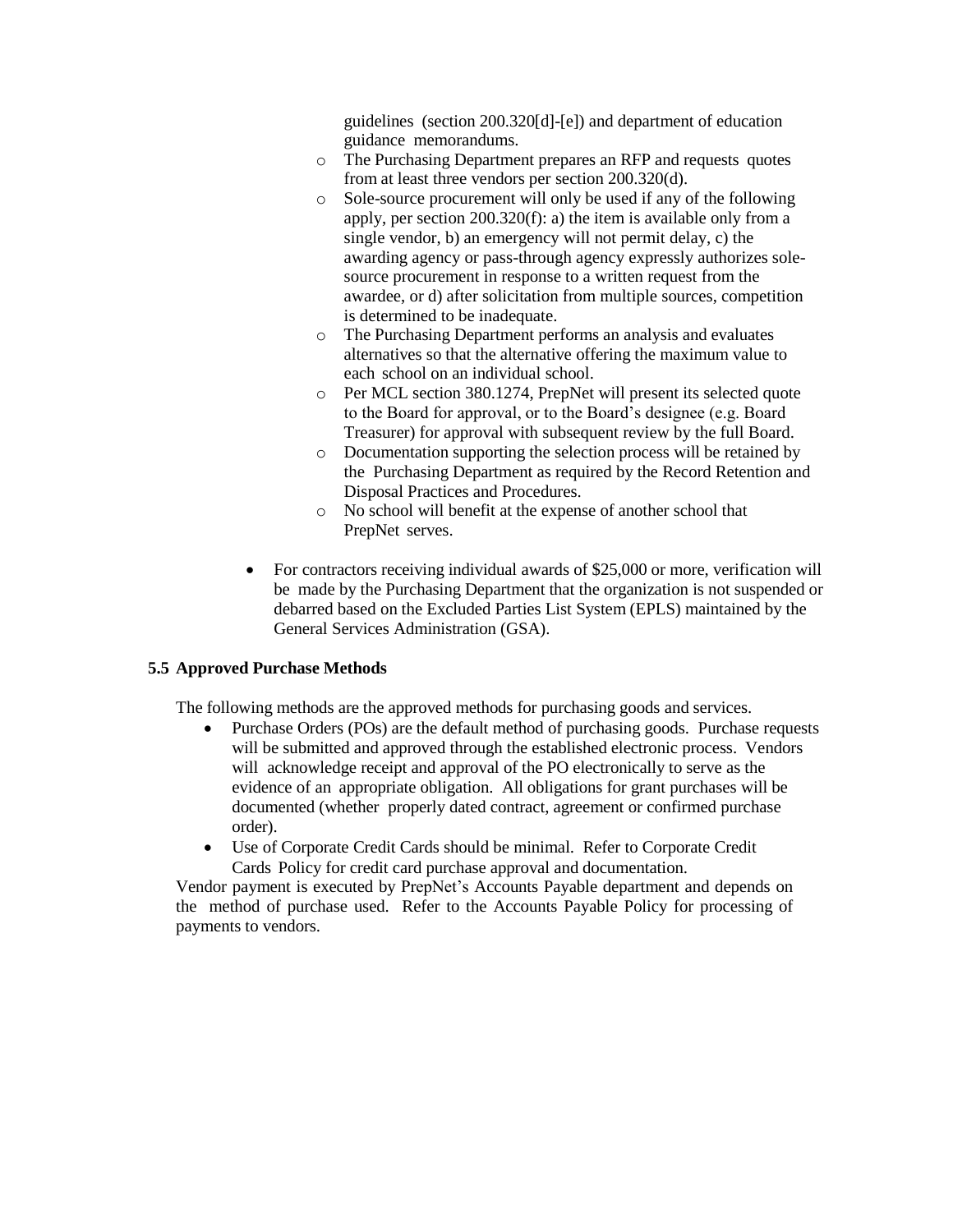## **PREPNET PURCHASING – NON-GRANT FUNDS PRACTICES & PROCEDURES**

# **1. PURPOSE**

This document prescribes the process for purchasing goods and services for schools and PrepNet's Service Center departments in order to provide timely purchasing of quality goods and services in a cost effective manner and insure compliance with state rules and regulations. This document covers the purchase to payment process including Authorization, Vendor Management, Vendor Selection, and Approved Purchase Methods.

# **2. PRACTICE**

### **2.1 Authorization**

Only those authorized in the below procedures have the authority to contract for goods and services which create financial obligations for PrepNet.

### **2.2 Compliance**

All actions, policies, and procedures will be completed in accordance with governmental regulations.

### **2.3 Code of conduct**

Those operating on behalf of PrepNet will conduct themselves professionally and use methods that avoid appearances of impropriety or conflict of interest. Decisions will be made with integrity and objectivity in the best interest of the organization.

- **2.3.1** Any employee, agent, or officer with a real or apparent potential or possible conflict of interest (see PrepNet Employee Handbook for further definition) in a vendor bidding on proposed business, must not participate in the selection, award, administration or fulfillment of the contract. This also applies to any employee, agent, or officer who has a family member with a real or apparent conflict of interest in a vendor bidding on proposed business. If any employee, agent, or officer has a real or apparent potential or possible conflict of interest, they must disclose the conflict and all relevant facts to the Purchasing Department and the Chief Financial Officer.
- **2.3.2** Gifts made with the intent to influence the recipient's business decisions may not be accepted. Courtesy gifts of nominal value not influencing business decisions may be accepted.

## **3. APPLICABILITY**

These practices and procedures apply to the purchase of goods and services to support Prepnet with the following exceptions:

- **3.1** Purchases using grant funds (see Purchasing Grant Funds Practices & Procedures)
- **3.2** Purchase of real estate
- **3.3** Property management contracts
- **3.4** Complex business arrangements
- **3.5** Provision of education or other services to PrepNet students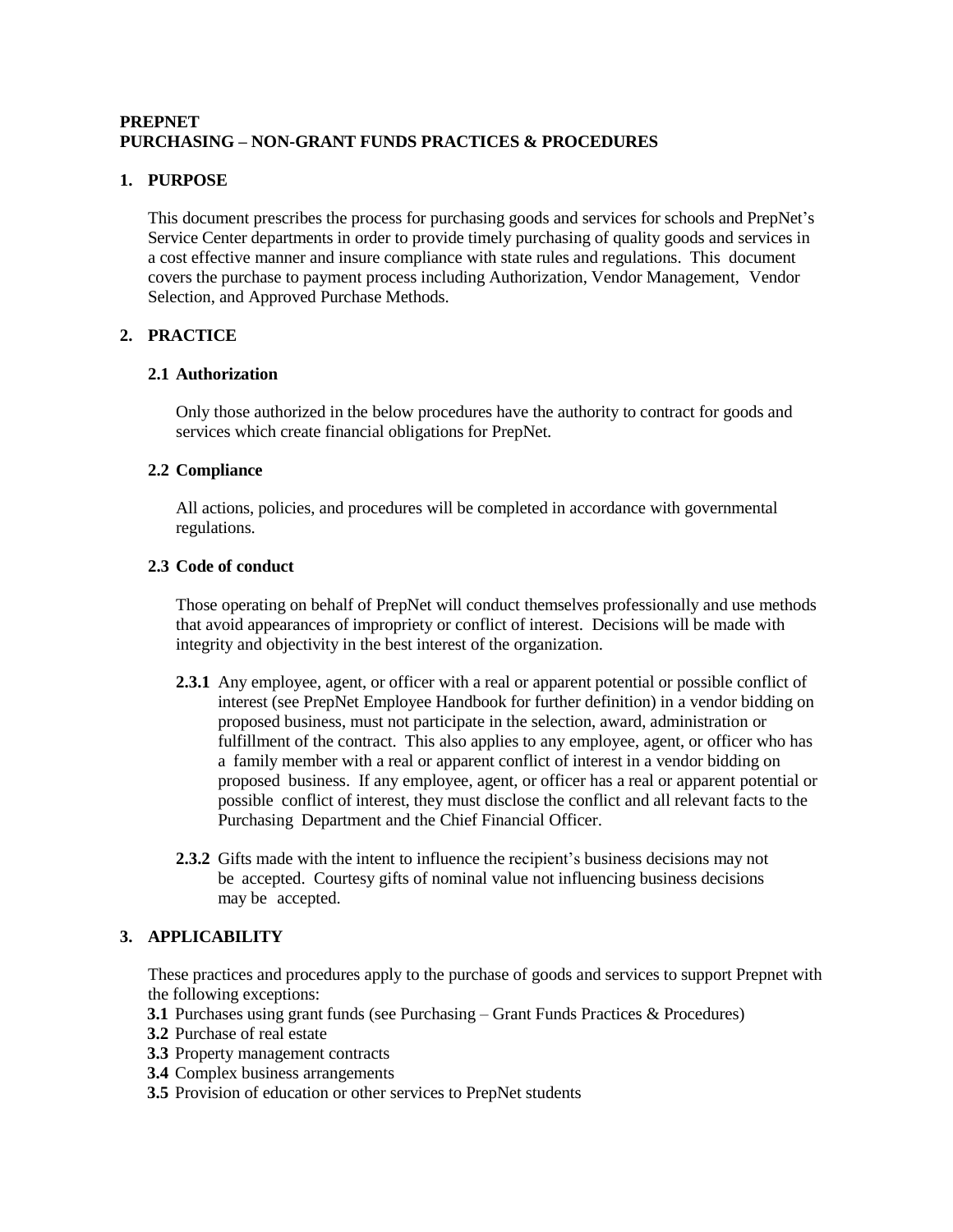- **3.6** Transactions that by nature may expose the organization to compliance risk or present a significant business exposure to PrepNet
- **3.7** Expense reports
- **3.8** Insurance

### **4.0 RESPONSIBILITY**

- **4.1** The Financial Services Department is responsible for monitoring and initiating changes to this document.
- **4.2** The Purchasing Department is responsible for overall vendor management and overseeing the overall purchase process for goods and services to ensure the purchase of high value products (cost, quality, and service) for each school served by PrepNet.
- **4.3** The Purchasing Department is responsible for ensuring that purchasing policies and procedures are made in accordance with applicable federal, state, and local laws, regulations, codes, and ordinances.
- **4.4** The Leadership Team establishes the approval authority for the purchasing process and contracts and approves Authorized Approvers (see Section 5.1).
- **4.5** The purchasers and Authorized Approvers are responsible for compliance with all policies and procedures for purchasing goods and services. They are responsible for ensuring that purchases are made within their allowable budget and scope of business activities.

### **5.0 PROCEDURES**

#### **5.1 Authorization**

- **5.1.1** All purchases must be approved by an Authorized Approver.
- **5.1.2** The Leadership Team has established the following Authorized Approvers for the purchasing of goods and services:
	- $\bullet$  Principals These individuals have the authority to approve purchases within their budget or Board Discretionary Funds. All purchases must align within the budget and curriculum standards. The Purchaser and the Authorized Approver should consult the Board Discretionary Funds Policy and budget guidelines as necessary.
	- Service Center Department Managers These individuals have the authority to approve purchases within their department budget or school budget for which they have assigned responsibility. Purchases must impact the position's direct responsibilities and NOT include those goods and services that are purchased centrally by the Purchasing department.
	- Executive Team These individuals have the authority to approve purchasing within the budget for the applicable school year.
	- Authorized Approvers may delegate their approval authority to others.

#### **5.2 Vendor Management**

- **5.2.1** The Purchasing department performs vendor evaluations, prepares Requests for Proposals (RFPs), reviews proposals, and selects vendors and manages vendor relations to maximize value for PrepNet managed schools.
- **5.2.2** For certain commodities, the Purchasing Department evaluates vendors and completes a vendor selection process. The Purchasing Department provides on-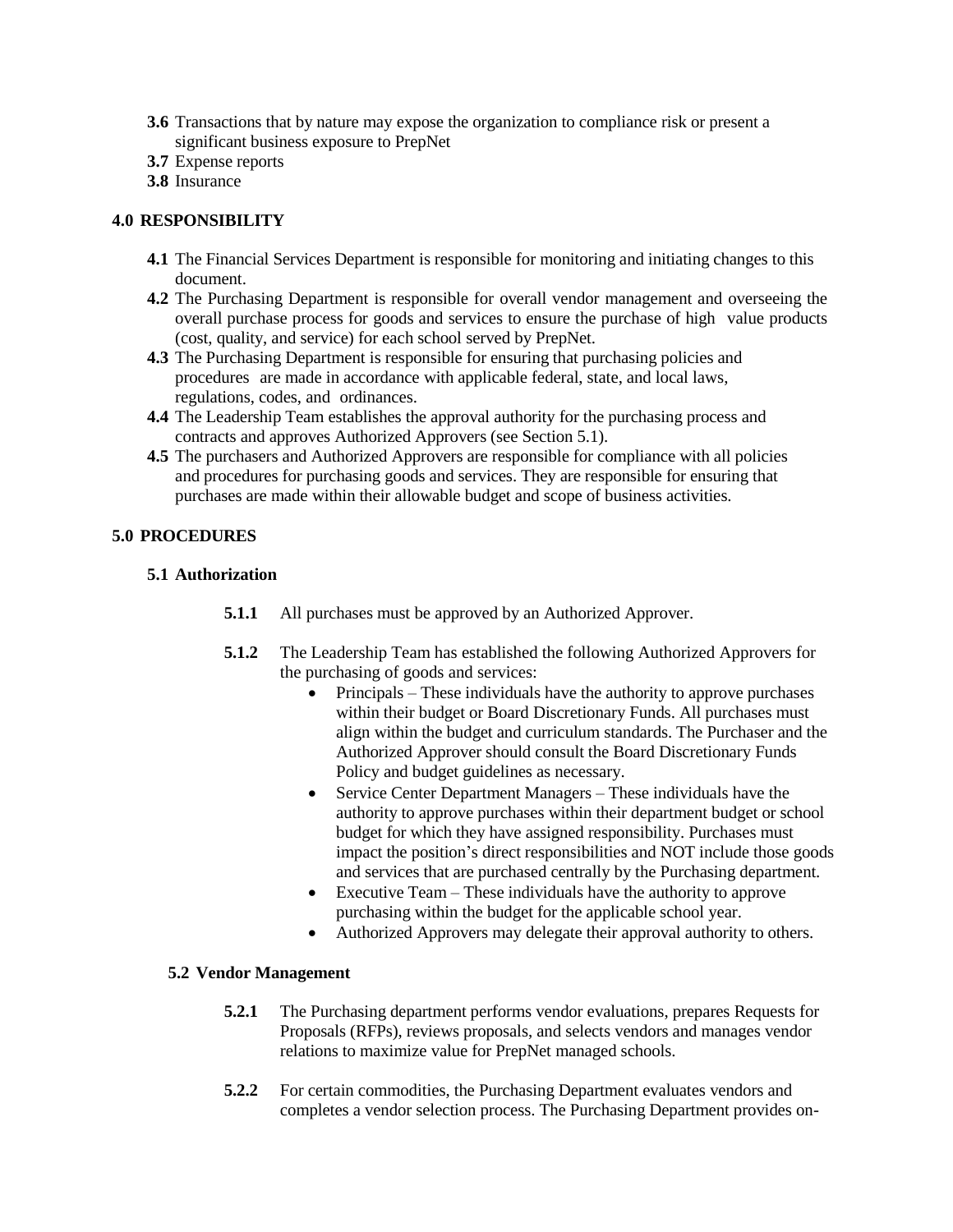going support and management of these vendors.

- **5.2.3** Preferred vendors are evaluated by the Purchasing Department. A formal RFP process may be performed. The vendor chosen by the Purchasing Department is recommended for purchases of the specific goods and services.
- **5.2.4** In order to control costs and continuously maximize value to PrepNet managed schools, PrepNet's vendor relations will be monitored and periodically reviewed.

### **5.3 Vendor Selection**

- **5.3.1** PrepNet will maintain a uniform vendor selection process, whether performed by the Purchasing Department, a Service Center department, or a school. The selection process is as follows:
	- For purchases of goods and services of or over \$20,000, the following steps are to be completed:
		- o The Purchasing Department or purchaser prepares an RFP and requests quotes from at least three vendors unless other methods are more effective in maximizing value for PrepNet.
		- o The Purchasing Department or purchaser performs an analysis and evaluates alternatives so that the alternative offering the maximum value to PrepNet can be selected.
		- o Documentation supporting the selection process, such as evidence of quotes obtained, should be retained by the Purchaser as required by the Records Retention and Disposal Policy.
	- For purchases of goods and services below \$20,000, the following steps are completed:
		- o Determine the best method of evaluating potential vendors (RFP, negotiated price, discount, etc.) and the goods or services they provide.
		- o Competitive prices will be used to the extent practicable for maximize value for PrepNet. Typical practices would be to receive three competitive quotes.
		- o The Purchasing Department or purchaser perform an analysis and evaluates alternatives so that the alternative offering the maximum value to PrepNet can be selected.

### **5.4 Approved Purchase Methods**

The following methods are the approved methods for purchasing goods and services. The following methods are legally binding contracts between PrepNet and a vendor, authorized by the Authorized Approver on behalf of PrepNet:

 Purchase Orders (POs) are the default method of purchasing goods. Purchase requests will be submitted and approved through the established electronic process. Corporate credit cards may be used by authorized card holders for the purchase of goods, travel, and certain other expenses with a total value under \$2,000, inclusive of tax, delivery, and add-on costs. Purchases are not to be "split" into multiple purchases to avoid the \$2,000 ceiling. Refer to the Corporate Credit Cards Policy for credit card purchase approval and documentation.